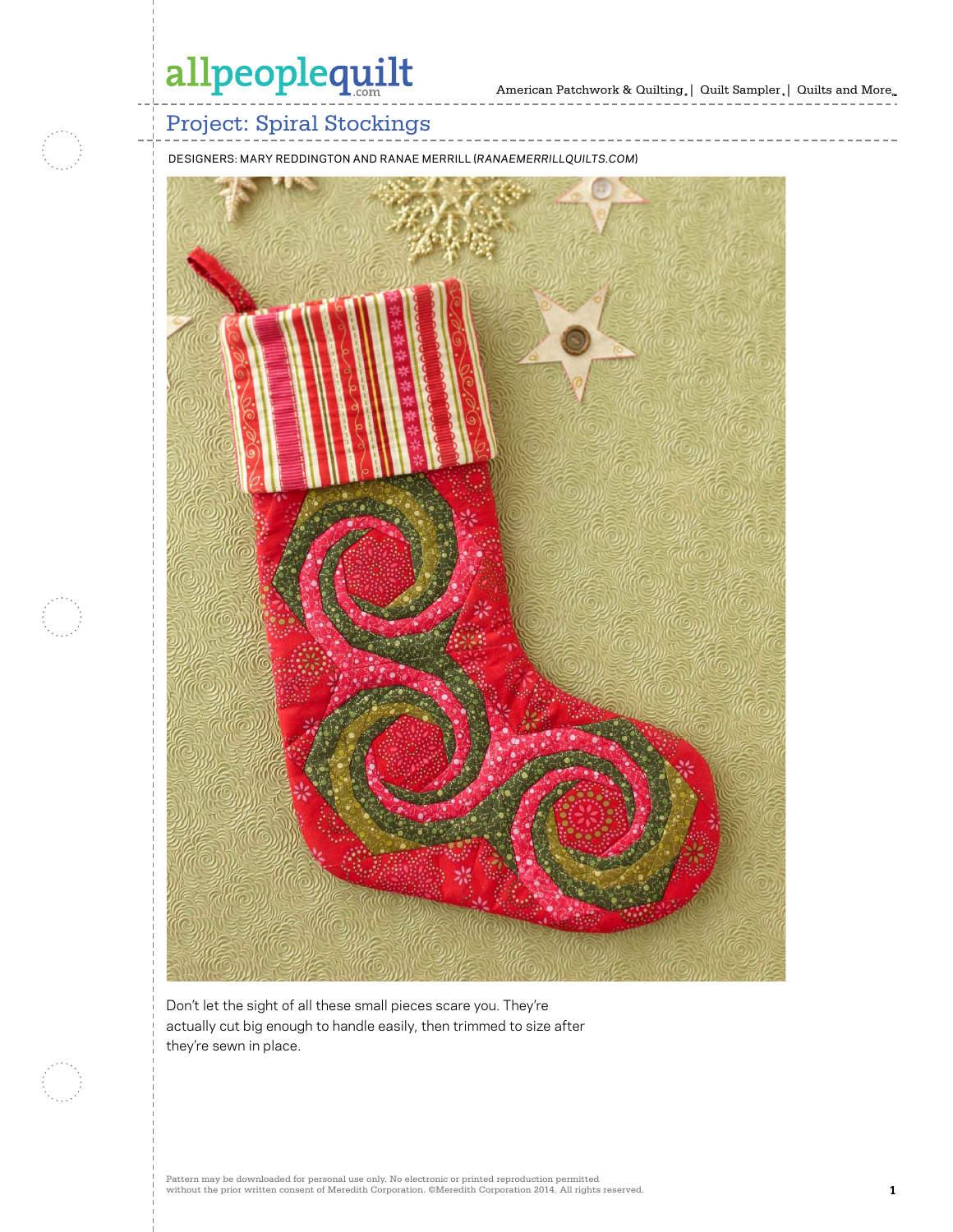### Project: Spiral Stockings

#### Choose Fabrics

For the stocking body, choose a nondirectional small to medium print. Look for a motif to fussy-cut for the spiral centers.

For fabrics X, Y, and Z, which form the spirals (see Diagram 3), choose solids or small tone-ontones that are nondirectional and contrast with the stocking body. Fabrics Y and Z should be lighter than X.

#### Materials

- **•** 1⁄4 yard dark green print (fabric X in spirals)
- **•** 1/8 yard olive green print (fabric Y in spirals)
- **•** 1⁄8 yard bright pink print (fabric Z in spirals)
- <sup>1</sup>⁄2 yard red print (stocking body, background of spirals, cuff lining, hanging loop)
- **•** 3⁄4 yard multicolor stripe (cuff, stocking lining)
- **•** 19×32" thin, lightweight batting

Quantities are for 44⁄45"-wide, 100% cotton fabrics. Measurements include <sup>3/8"</sup> seam allowances unless otherwise specified. Sew with right sides together unless otherwise stated.

#### Prepare Foundations and Templates

Cut pieces in the following order. Spiral Foundations A, B, and C are on *pages 8–10*.

- **1.** Print or copy the following:
	- **•** 2 *each* of Spiral Foundations A, B, and C on white paper
	- **•** 1 *each* of Spiral Foundations A, B, and C on a nonwoven foundation sheet
- 2. From white paper, cut the following:
	- 2-71⁄4×51⁄4" rectangles for cuff lining pattern
- **3.** To make stocking template, cut out one *each* of white paper Spiral Foundations A, B, and C along outer solid line. Join sections along dashed lines. Attach a white paper 71⁄4×51⁄4" rectangle to top edge (Diagram 1).
- 4. Cover the back of the second set of white paper spiral foundations with strips of double-sided tape spaced about 1/4" apart. Cut apart shapes on solid lines to make templates.

#### Cut Fabrics

Cut pieces in the following order.

**From dark green print, cut:**

- 3-11⁄2×21" strips (for positions X6 and X7)
- 5-1×21" strips (for positions X2–X5)
- **•** 1—3⁄4 ×21" strip (for position X1)
- **From olive green print, cut:**
- 1–1½×21" strip (for positions Y6 and Y7)
- 2–1×21" strips (for positions Y2–Y5)
- **•** 1—3⁄4×21" strip (for position Y1) **From bright pink print, cut:**
- 2-11⁄2×21" strips (for positions Z6 and Z7)
- 3-1×21" strips (for positions Z2–Z5)
- **•** 1—3⁄4 ×21" strip (for position Z1)

#### **From red print, cut:**

- 1 of stocking template reversed, adding 1/2" to all edges to allow for shrinkage when quilting
- **•** 1—51⁄4×71⁄4" rectangle
- 1-21⁄2×5" rectangle
- 3—fussy-cut 2<sup>1</sup>/<sub>2</sub>" squares
- 1 each of templates A1-A4, B1-B4, and C1-C5, adding a  $\frac{3}{8}$ " seam allowance to all edges **From multicolor stripe, cut:**
- **•** 2—13×19" rectangles
- **•** 2—6×16" rectangles
- **•** 1—51⁄4×141⁄2" rectangle
- **From batting, cut:**
- **•** 2—13×19" rectangles
- **•** 1—6×16" rectangle

#### Cut and Sew Spirals

Unlike other methods of foundation piecing, in this project there is no need to reverse the foundation because its translucent material lets you see lines from both sides. Put fabric pieces on the front (printed) side of foundation and sew from the back (unprinted) side. Remove the paper template from each fabric piece just before placing it on the foundation.

- **1.** Adhere three each of templates X1–X7 onto right side of dark green print strips as indicated in Cut Fabrics, placing long side of each template on straight grain of fabric and leaving at least  $\frac{1}{2}$ " between triangles (Diagram 2). Place each template so there is a  $1/4$ " seam allowance on the longest side.
- 2. Repeat Step 1 to adhere one each of templates Y1–Y7 onto olive green print strips and two each of templates Z1–Z7 onto bright pink print strips. Cut strips crosswise into a rectangle for each triangle, 1/4" bigger all around than the adhered template (Diagram 2).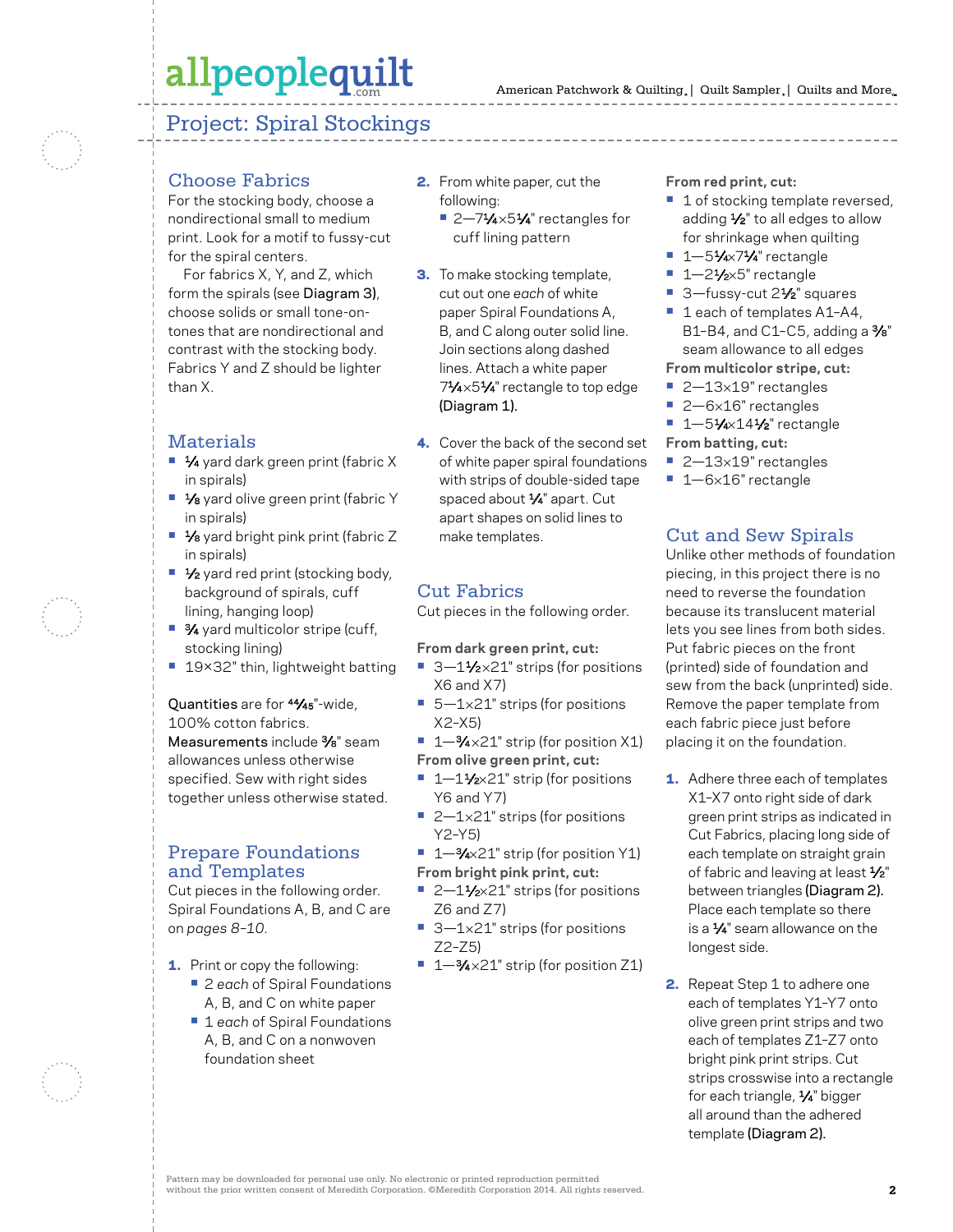### Project: Spiral Stockings

- **3.** Place Spiral Foundation A right side up on work surface. Position a red print 21⁄2" square right side up in center of foundation (Diagram 3). Pin in place or temporarily secure with a piece of rolled masking tape.
- 4. Place foundation facedown on a cutting mat. Highlight sewing lines for the innermost ring of triangles (Diagram 4). Fold foundation back on one segment of highlighted seam line and trim to  $\frac{1}{8}$ " beyond fold (Diagram 5). Repeat for each triangle around ring (Diagram 6) to complete a "next-step trim."
- **5.** Position three dark green print X1s facedown on front of foundation, lining up X1 long raw edges with raw edges of trimmed red print hexagon (Diagram 7). Turn foundation over and stitch from back along seam line for each X1 triangle (Diagram 8).
- **6.** Press open attached pieces (Diagram 9). Pin or tape loose edges of fabric into position. To avoid jagged edges on the "spokes" of the finished spiral, be sure to press fabric open all the way to the seam.
- **7.** Position two bright pink print Y1 and one olive green print Z1 pieces facedown on front of foundation on remaining raw edges of trimmed center hexagon (Diagram 10); pin or tape. Stitch on Y and Z lines. Press shapes open and tape (Diagram 11).
- 8. Do a next-step trim as in Step 5 to complete Ring 1 (diagrams 12 and 13). Use the second color of highlighter to mark next ring of triangles. If you secured center with rolled masking tape, cut or tear away center foundation to remove tape.
- 9. Position dark green print X2s right side down on front of foundation (Diagram 14). Stitch on newly highlighted X lines, being careful to stitch exactly on drawn lines (Diagram 15). Press shapes open and tape.
- **10.** Position one olive green print Y2 and two bright pink print Z2s as in Step 8 (Diagram 16). Stitch on newly highlighted Y and Z lines (Diagram 17).
- **11.** Press shapes open, tape, and do a next-step trim to complete Ring 2 (Diagram 18).
- **12.** Repeat assembly steps for each ring of triangles, moving out from the center, until you reach edge of foundation (Diagram 19). Carefully follow the X, Y, and Z color placements marked on foundation. As you add rings to the spiral, you will see the spokes grow. After adding all Ring 7 pieces, do a next-step trim, but do not trim dashed line.
- **13.** Add red print A1-A4 background pieces in numerical order to complete spiral A (Diagram 20). Press spiral A and baste around edges within seam allowance. Do not remove foundation yet.
- **14.** Repeat steps 1-14 to make one each of spirals B and C.

### Assemble Stocking Front

- **1.** Trim fabric and foundations of each spiral along solid outer line.
- 2. Using %" seam allowance, join red print 51⁄4×71⁄4" rectangle, and spirals A, B, and C to make stocking front (Diagram 21). Carefully match points where spirals "flow" into one another. Press seams open.

#### Quilt Stocking Front and Back

- **1.** Layer stocking front, a batting 13×19" rectangle, and a multicolor stripe 13×19" lining rectangle; baste.
- 2. Quilt as desired. The featured stocking front is machine-quilted along edges of spiral spokes, around centers, and around outer edge of spirals.
- **3.** Zigzag around edges of stocking front. Trim excess lining and batting around edges to complete quilted stocking front.
- 4. Layer red print stocking reversed piece, a batting 13×19" rectangle, and a multicolor stripe 13×19" lining rectangle; baste. Quilt as desired to make stocking back.
- **5.** Lay quilted stocking back on your work surface, lining side up. Position quilted stocking front on top, lining side down. Pin, then trim quilted stocking back to match stocking front. Remove pins and stocking front; machine zigzag-stitch around outer edge of quilted stocking back.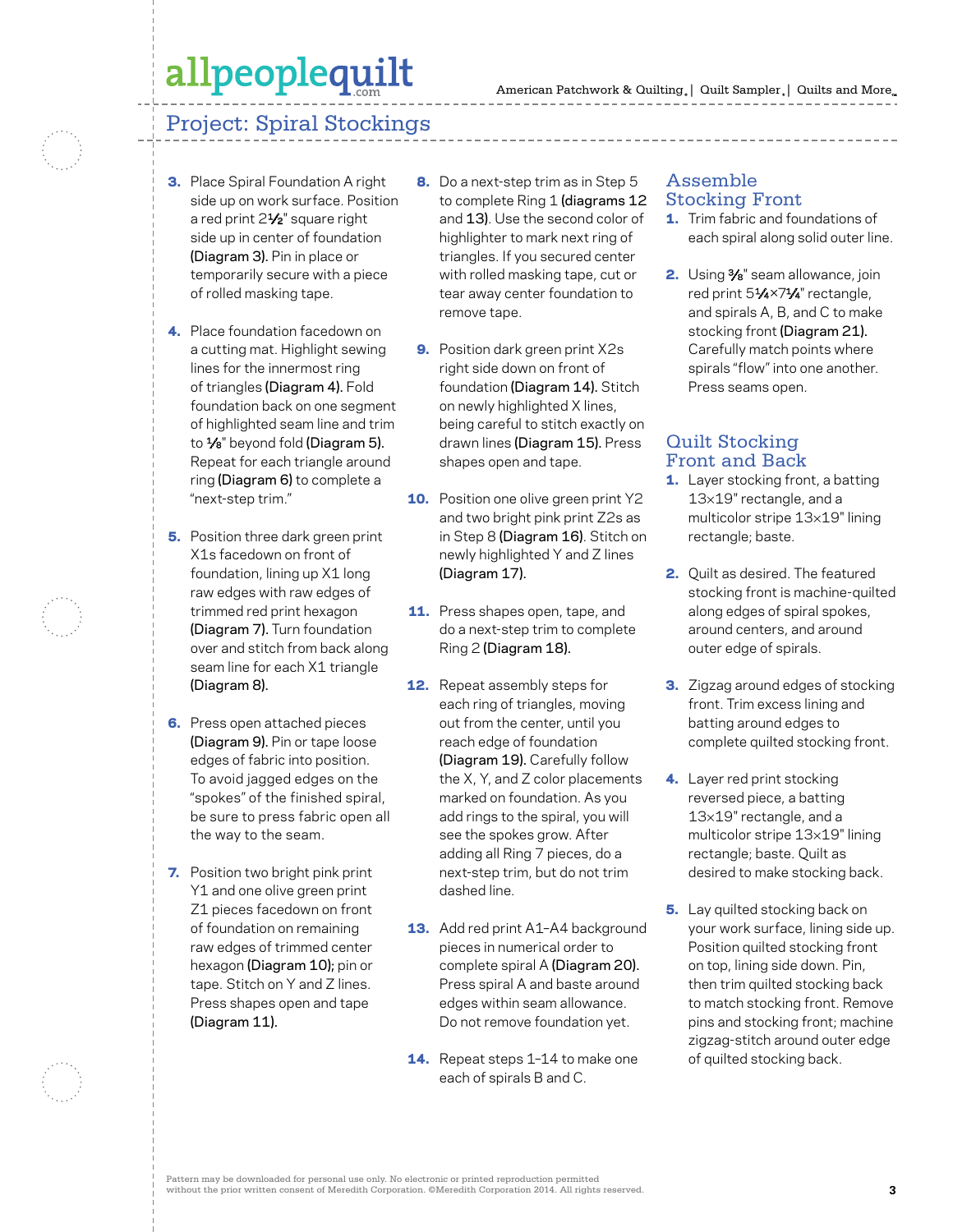### Project: Spiral Stockings

#### Assemble Stocking

- 1. With right sides together (lining facing out), pin quilted stocking front to quilted stocking back.
- 2. Stitch around edges with %" seam, leaving top edge open. Stitch again over curved parts of seam to reinforce them (Diagram 22).
- 3. Cut small V notches about 1/<sub>2</sub>" apart around heel and toe curves. Make small clips into inner curve of ankle, about 1/2" apart up to, but not through, seam line. Turn stocking right side out and press lightly.

Tip: Clip one layer at a time so tip of scissors can't cut into seam. Stagger notches between front and back layers to reduce bulk and help seam turn more smoothly.

### Add Cuff

- 1. Layer batting 6×16" rectangle between multicolor stripe 6×16" rectangles; baste. Quilt as desired to make a quilted cuff. Trim to 51/2×141/2" including seam allowances. Zigzag around all edges (Diagram 23).
- 2. Sew together 51/<sub>2</sub>" edges of quilted cuff with 3⁄8" seam allowance to make a tube. Press seam open (Diagram 24).
- 3. Sew together 51/4" edges of multicolor stripe 51⁄4×141⁄2" cuff lining rectangle with a 3%" seam allowance. (This is deliberately 1⁄4" narrower than the cuff so the lining seam will be pulled up under edge of cuff, similar to a facing on a shirt.) Press seam open.
- 4. Slide lining tube inside quilted cuff with right sides together. To reduce bulk, do not align seams. Align top raw edges and pin. Stitch with a  $\frac{3}{8}$ " seam allowance (Diagram 25).
- **5.** Open tube so lining and front are flat, with seam allowance of quilted side extending under lining side. Stitch about 1/8" from seam on lining side to keep lining in place (Diagram 26).
- **6.** Turn lining to inside of cuff and press. Pull lining up inside tube and align raw edges at top. Baste top edges of lining and quilted cuff together,  $\frac{1}{4}$ " from edge of quilted portion (Diagram 27). Use the longest stitch you can, do not overlap ends of basting, and leave tails of thread at each end. Zigzag around raw edge of cuff.
- 7. Turn cuff right side out so lining is on inside. Insert cuff into top of stocking with seam in middle of back of stocking.
- 8. Pin together stocking body and cuff, aligning raw edges at top. Cuff is slightly larger than stocking, so pin cuff at both sides of stocking, then stretch stocking to ease in slack of cuff. If necessary, use basting thread on top of cuff to pull it in to fit. Pin every 1" or less to help ease in cuff.

#### Assemble and Add Hanging Loop

1. To make hanging loop, fold red print 21⁄2×5" rectangle in half lengthwise. (Diagram 28). Press raw edges under 1⁄4". Press folded edge over raw edge. Zigzag along folded edge.

Tip: Don't use a straight stitch on the loop's folded edge; when the stocking is full, the loop will stretch a bit and a straight stitch will break.

- 2. Fold strip in half to make a loop 21⁄2" long. Insert loop with fold down between cuff and stocking body about 1⁄4" behind seam on heel side of stocking. Align raw ends of hanging loop with raw edges of cuff and stocking body (Diagram 29).
- **3.** Stitch around top edge of stocking with a %" seam. Return to hanging loop ends and stitch back and forth several times in seam allowance to secure loop.
- 4. Turn cuff and loop to outside over top of stocking.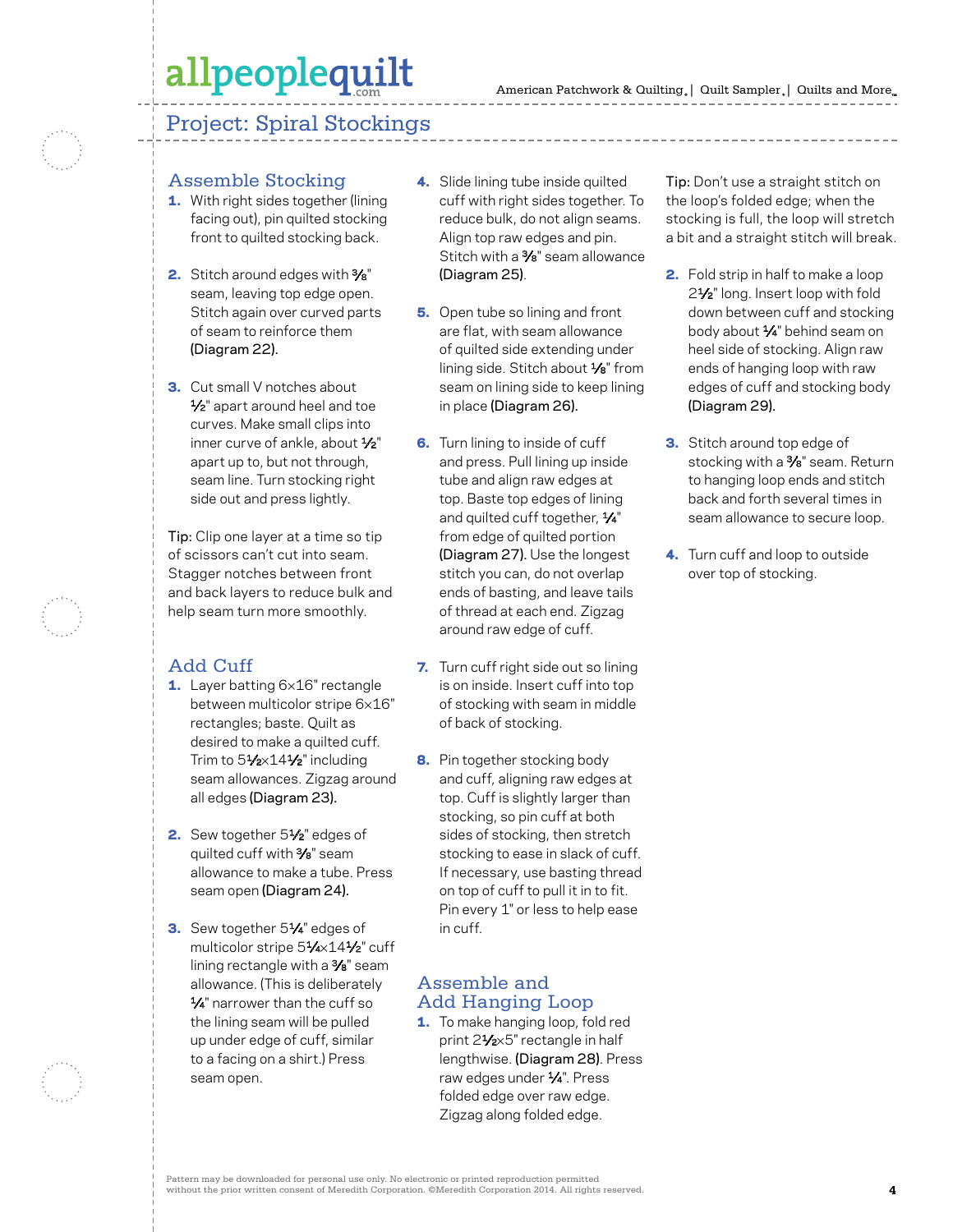American Patchwork & Quilting  $_{\circ} \vert \;$  Quilt Sampler  $_{\circ} \vert \;$  Quilts and More  $_{\circ} \;$ 

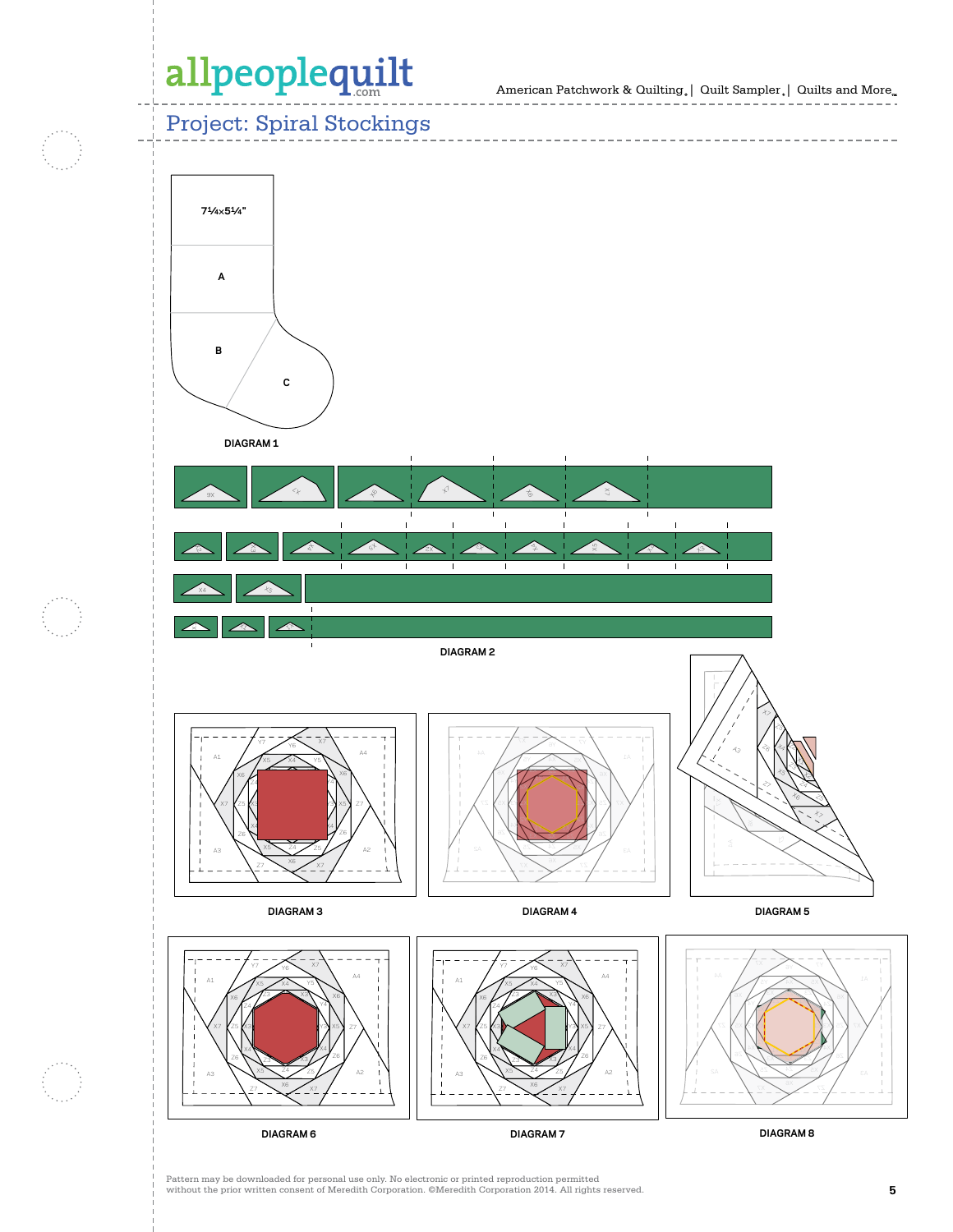### Project: Spiral Stockings









**DIAGRAM 11**



**DIAGRAM 12**



**DIAGRAM 13**



**DIAGRAM 14**



A1

A3

**DIAGRAM 15**

Z1 Y4 X6 A4

 $\overline{\phantom{a}}$ 

Y1 Z4 X6

 $\sim$ 

 $\overline{\phantom{a}}$ z X5

 $\tilde{\phantom{a}}$ Y6

Z7  $\sim$  X7 X5 Z3  $\mathcal{L}$ Z2 Z1 r -X6 A1

**DIAGRAM 18**

A3

X7 KZ5 K1 X4 Z6

 $\mathbf{I}$ Y2  $\mathbf{I}$ 

X7

 $Y$  X5  $Y$  Z7

A2



**DIAGRAM 16**



**DIAGRAM 17**



**DIAGRAM 20**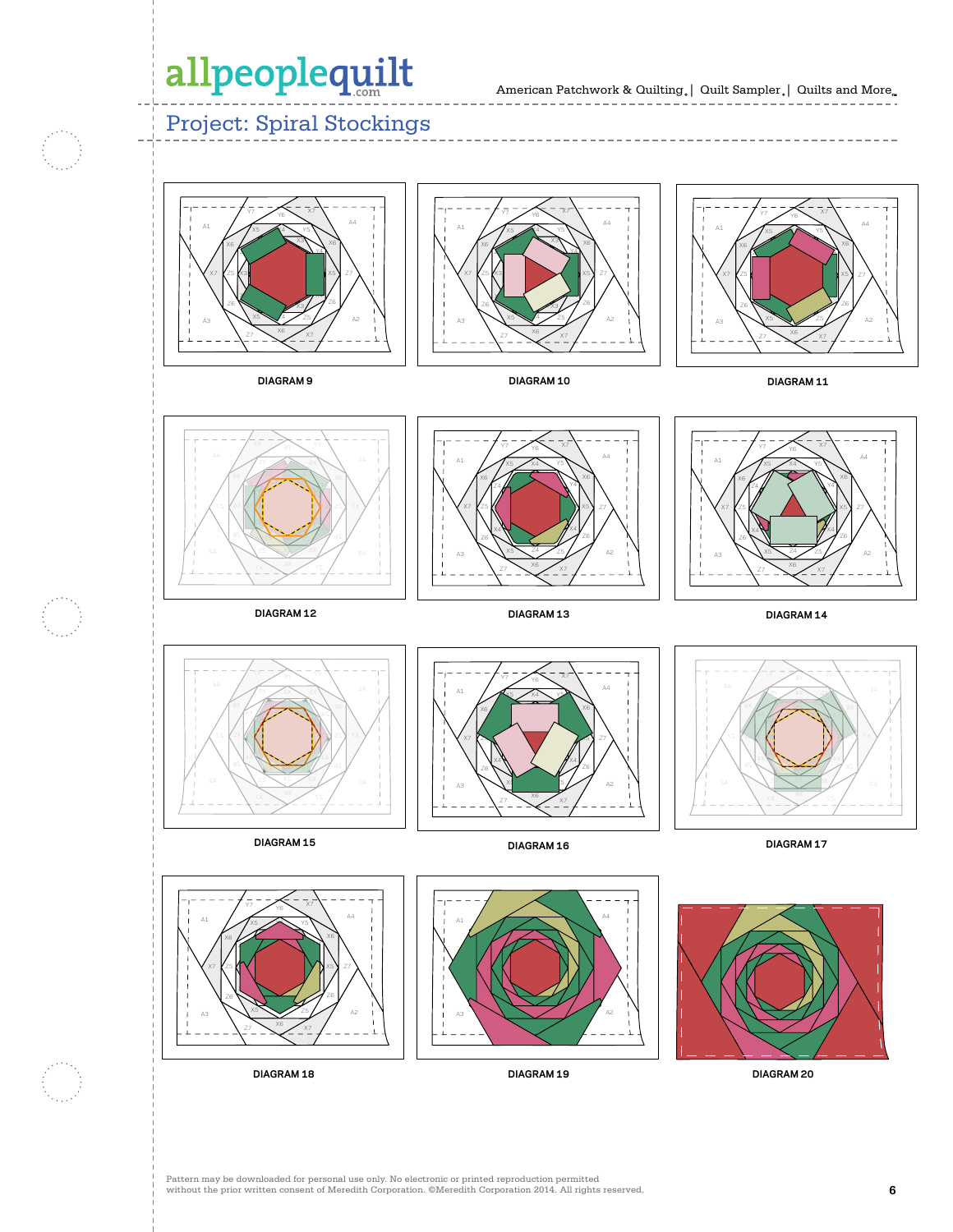American Patchwork & Quilting  $_{\circ} \vert \;$  Quilt Sampler  $_{\circ} \vert \;$  Quilts and More  $_{\circ} \;$ 

Project: Spiral Stockings



**DIAGRAM 26**



**DIAGRAM 27**



**DIAGRAM 29**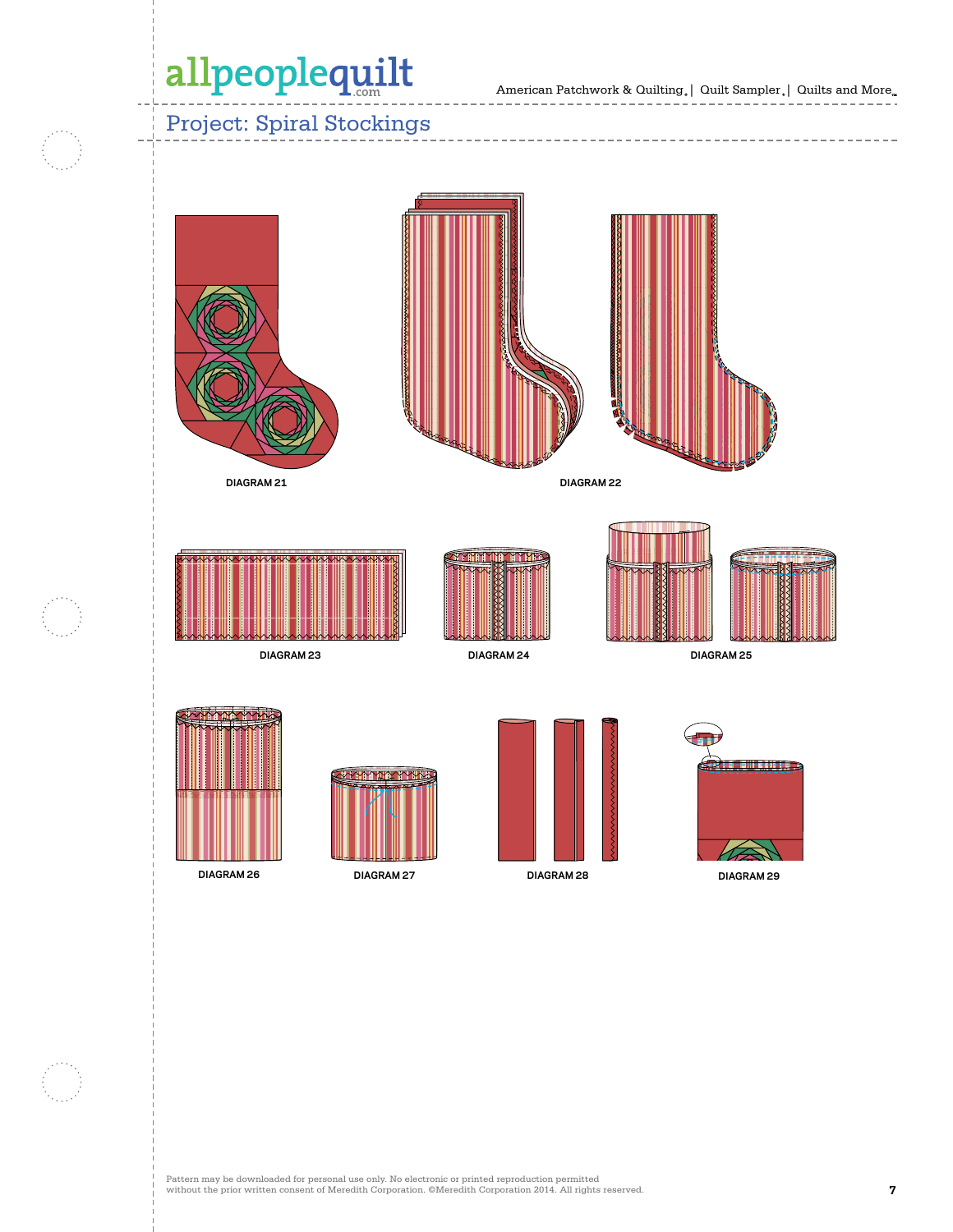American Patchwork & Quilting<sub>。</sub>| Quilt Sampler<sub>。</sub>| Quilts and More<sub>,,,</sub> **100573993**

Project: Spiral Stockings



**Spiral Stocking** Spiral Foundation A



#### **\*** NOTE:

When printing a downloadable pdf, set Page Scaling preference to NONE to print patterns at 100%. Do NOT "Shrink to Fit" or "Fit to Printable Area."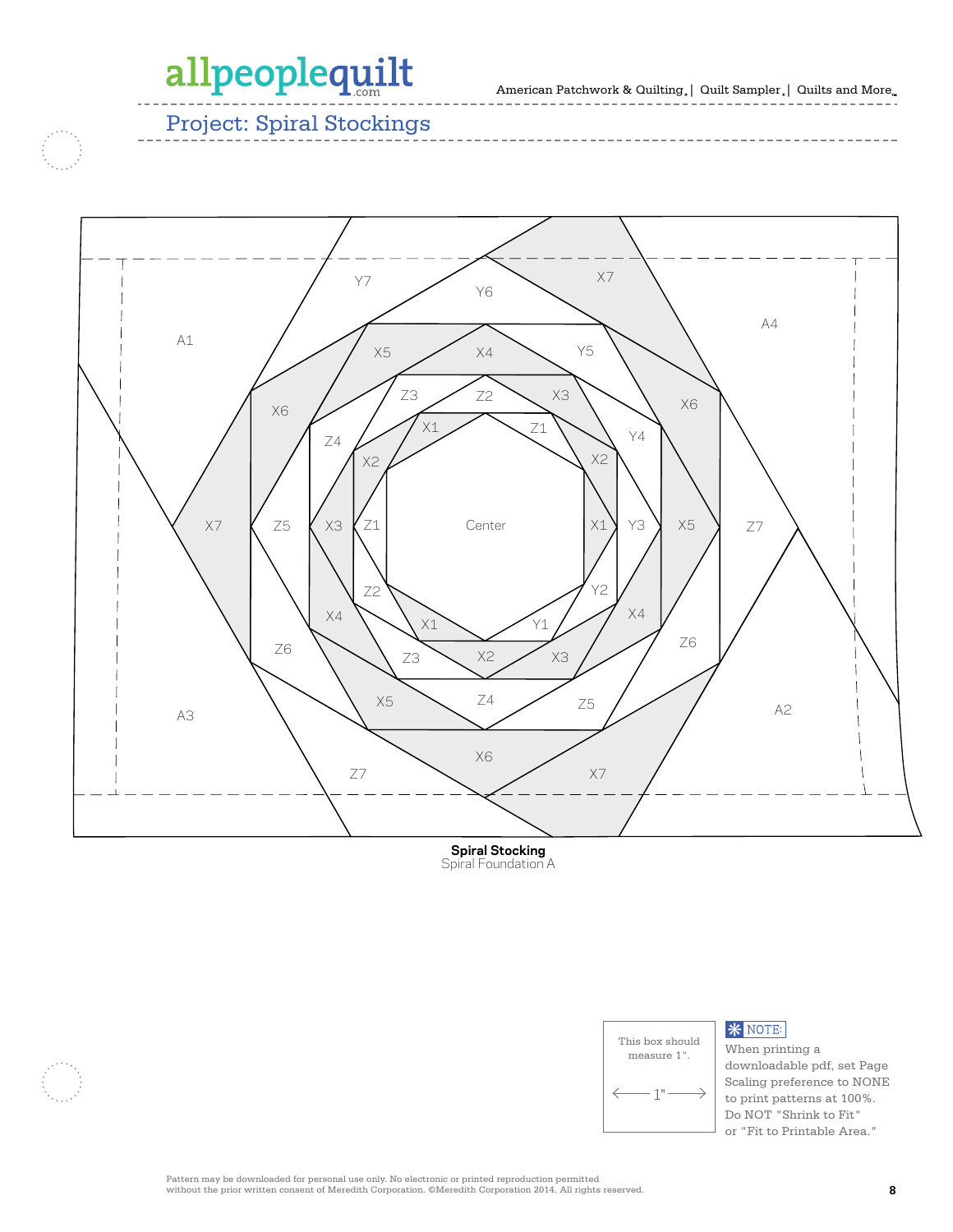American Patchwork & Quilting | Quilt Sampler | Quilts and More **100573994**

Project: Spiral Stockings B4 X7 Z6 75 X6 Z5  $x4 \times x3 \times 24$ X3 Z7 Z7  $YZ$   $Y1$   $X2$ X5 X5 Z3 Y3 X1 X1 B1 X6 Y4 X2 Z2 X4 Z6 Center Z1 Z1 X3 X3 Z5 Y5  $Z2 \times 1 \times 2$ X7 X7 Z3 X4 Z4 Y6 X5 X6 Y7 B2 B3 **\*** NOTE: This box should When printing a measure 1".downloadable pdf, set Page Scaling preference to NONE  $-1"$ **Spiral Stocking** to print patterns at 100%. Spiral Foundation B Do NOT "Shrink to Fit" or "Fit to Printable Area."